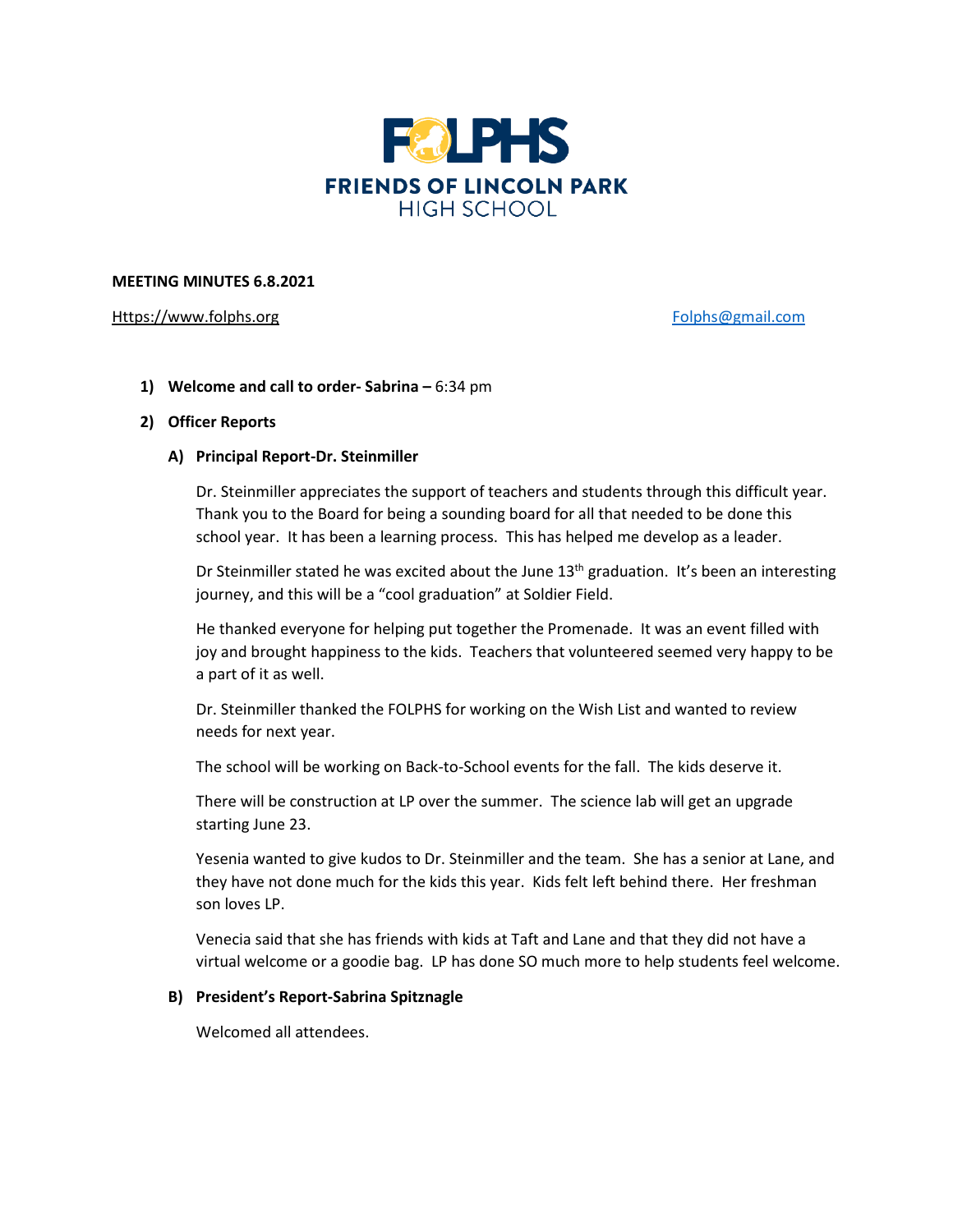This is our last meeting for the 2020-2021 school year. Thank you to Eury for the Brick Drive, Luisa for school spirit sales, the entire board, and committees for their hard work and to the DEI for working together for our school.

Thank you to Ms. Glunz for the "Prom". It was terrific.

Sabrina stated that Memory's positions are open. The positions are IB liaison and LSC liaison. Venecia offered to serve as the IB liaison. The LSC liaison position is still open.

Sabrina asked attendees to introduce themselves.

Julie- has a freshman daughter in IB

Yesenia has a kid that graduated from LP in 2020 and a freshman son in drama.

Christy has a freshman daughter in Drama.

Sara Furie has a freshman daughter in Band/IB.

Michelle has a freshman daughter in IB/Poms.

Peter has a freshman daughter.

Eury has a Sophomore Son and a 7<sup>th</sup> grader.

Luisa has a Junior son in Volleyball and soccer and a son that graduated from LP in 2015.

Misha has a sophomore daughter in IB who plays soccer.

Kristen has a sophomore son and a freshman daughter.

#### **C) Vice President's Report – Kristen Feurer**-

**Thank you for all who have participated this year**. It is a great group, and everyone is so friendly and willing to help.

#### **D) Treasurer's Report- Christina Sciarrotta-** Not in attendance.

Treasurer's report was sent to the Board.

#### **E) Secretary- Misha Mann**.

No quorum.

#### **3) Committee/Director Reports:**

#### **A) Pledge Drive/Brick Campaign Committee Report- Eury Chrones**

Next steps are construction. Emily Wong is committed to paying funding infrastructure. Christina has paid the brick invoices. There was discussion about marketing information about the progress and having an event around the construction "groundbreaking" and involving alumni. Ricky has space in an onsite storage locker for bricks if we need space.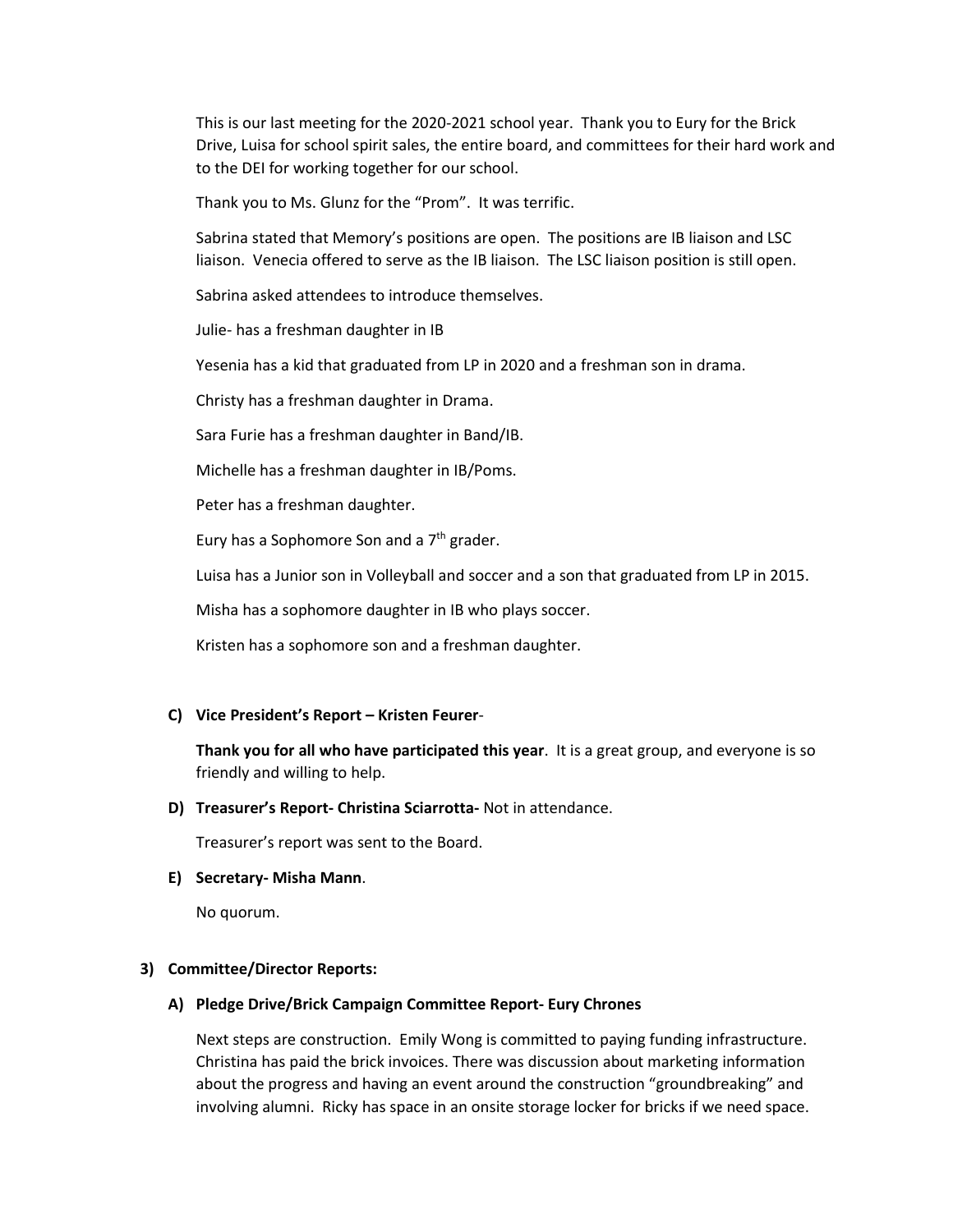#### **B) Teacher Appreciation Committee Report- Kristen Feurer and Sabrina Spitznagle**

Sabrina stated that they wanted to have an end of the year party and do something in person.

## **C) Spirit Wear Committee Report- Luisa Shortall**

The store is well stocked. She said that they could sell the cookbook. She will be getting ready for Freshman goodie bags. They will be ready in July. Ready for quick start in August. Can someone confirm that there will be a back-to-school bash? Kristen ordered cards with all of LP social media address/info on them. There are still some bags left over from 2020- 2021 Freshman goodie bags. Will attempt to distribute.

Luisa discussed participating in the Lincoln Park Farmer's Market over the summer. Ms. Lopez is the contact for that. Dr. Steinmiller asked if we need volunteers? Sabrina said she will send out an email.

We will offer an LP yard sign. It will be a more generic LPHS Lion Pride sign. Will sell at the store and offer pick up at school. Yesenia mentioned that Lane sells signs 2 times per year, and they do pick up at school.

## **D) Social Media- Debra Sitar.** Not in attendance.

No updates currently.

## **E) Marketing & Communications Report- Sara Shacter.** Not in attendance.

Business directory is going well. Businesses will be featured on FOLPHS Facebook page. We have 21 businesses so far.

# **F) Open House Committee Report -Jackie Herigodt and Sara Shacter.** Not in attendance.

Sabrina reported on this. They are engaging a videographer. They are interviewing students to update the video. Christy Levy would like to help.

Peter mentioned that we should be reaching out to the feeder schools. Dr. Steinmiller said that it is being prioritized and they are tracking all local efforts.

They are trying to promote that LP has the third largest IB program in the US and we are in our 40<sup>th</sup> year of providing IB education. They will be celebrating it at graduation.

# **G) Fall Social/Spring Gala Committee Report- Suzanne Rovner.** Not in attendance.

No report currently.

# **H) Wish List Committee- Misha Mann & Sabrina Spitznagle**

Sabrina stated that the Wish List raised \$20K which is great for our first year. Items like garden tools, printers, desk computers, bathrooms and band instructions had donations. The FOLPHS had committed up to \$80K of matching funds to help pay for items that had donations but were not fully funded. The commitment was to match the top three items.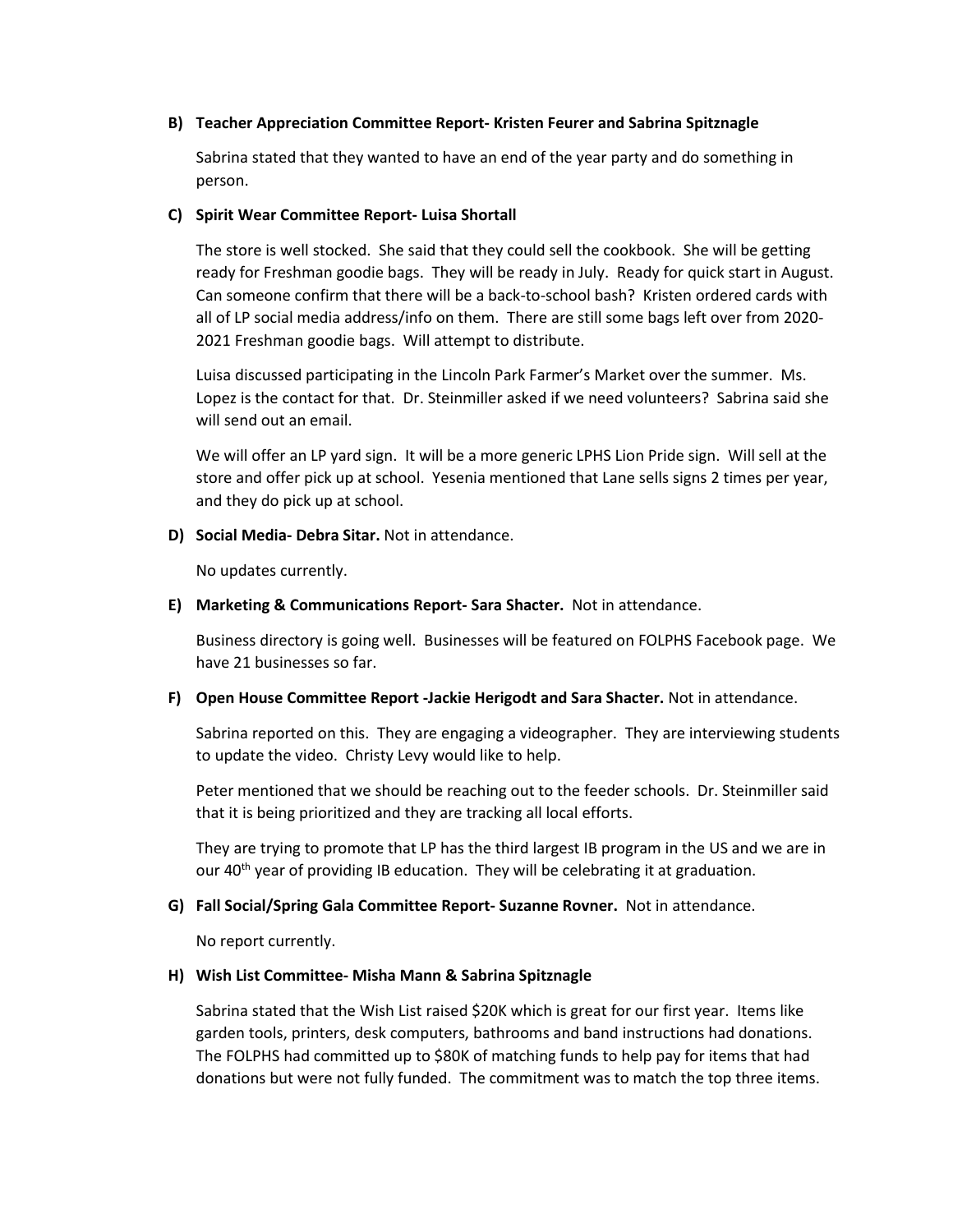Separately, Dr. Steinmiller stated that CPS was funding new laptops for teachers so we wouldn't need money for that.

Misha thanked Sabrina for all her work on the program. She really helped set up the structure of the wish list. She noted that the incentives were a great tool in donations. Incentives such as marquee messages, college planning services and a painting donated by a LP parent were great tools to the program. Sabrina ordered 110 travel mugs with the LP logo on them for future incentives.

Peter asked where the "surplus" in the LP bank account comes from. Sabrina clarified that it wasn't surplus, but undispersed funds from past fundraising events.

#### **I) Diversity, Equity, and Inclusion Committee- Venecia Sanchez and Julie Molina**

#### The committee has an email address: [FOLPHSDEI@gmail.com](mailto:FOLPHSDEI@gmail.com)

Thank you to all for the support. The committee is grateful for everyone's participation in the first event they hosted. The next thing that the DEI wants to do is create a scholarship. The amount would be \$2-\$5K. The money would help pay for the cost for students who want to transfer into IB. When you transfer from Double Honors there are classes that need to be "made up" to catch up with the curriculum. These classes must be taken through Illinois Virtual School and cost money. They want to encourage kids to consider the IB program and not let the cost be a deterrent. Right now, there are about 13 kids that need to make up classes. There are 6 kids that need to make up 1 class, 6 that need to make up 2 and 1 kid that needs to make up 3 classes. Each course is \$240. The scholarship would be available for anyone who requests it. Payments for those signing up for Virtual classes is due June 20.

Dr. Steinmiller stated that we could work with Ms. Lopez, so need is kept confidential. Dr. Steinmiller also suggested talking to the head of the Counseling Department Mr. Merle. His email is cmerle@cps.edu.

Since we do not have quorum, we will need to vote via email.

The other thing that the DEI wanted to work on was a LP cookbook. The cookbook would sell for about 425 with unique anecdotes about LP. Kristen noted that her kid's school did a cookbook which she would share with the DEI as a template. Someone suggested using student art and asked the DEI to talk with Ms. McCormack. It could be an IB cultural project as well.

Everyone loved the idea of the cookbook. Venecia and Julie said they would work on the idea over the summer.

**J) Community Fundraising- Jodi Torzewski.** Not in attendance.

Lou Malnatti's is the June fundraiser.

#### **K) International Baccalaureate Liaison- Memory Jacobs**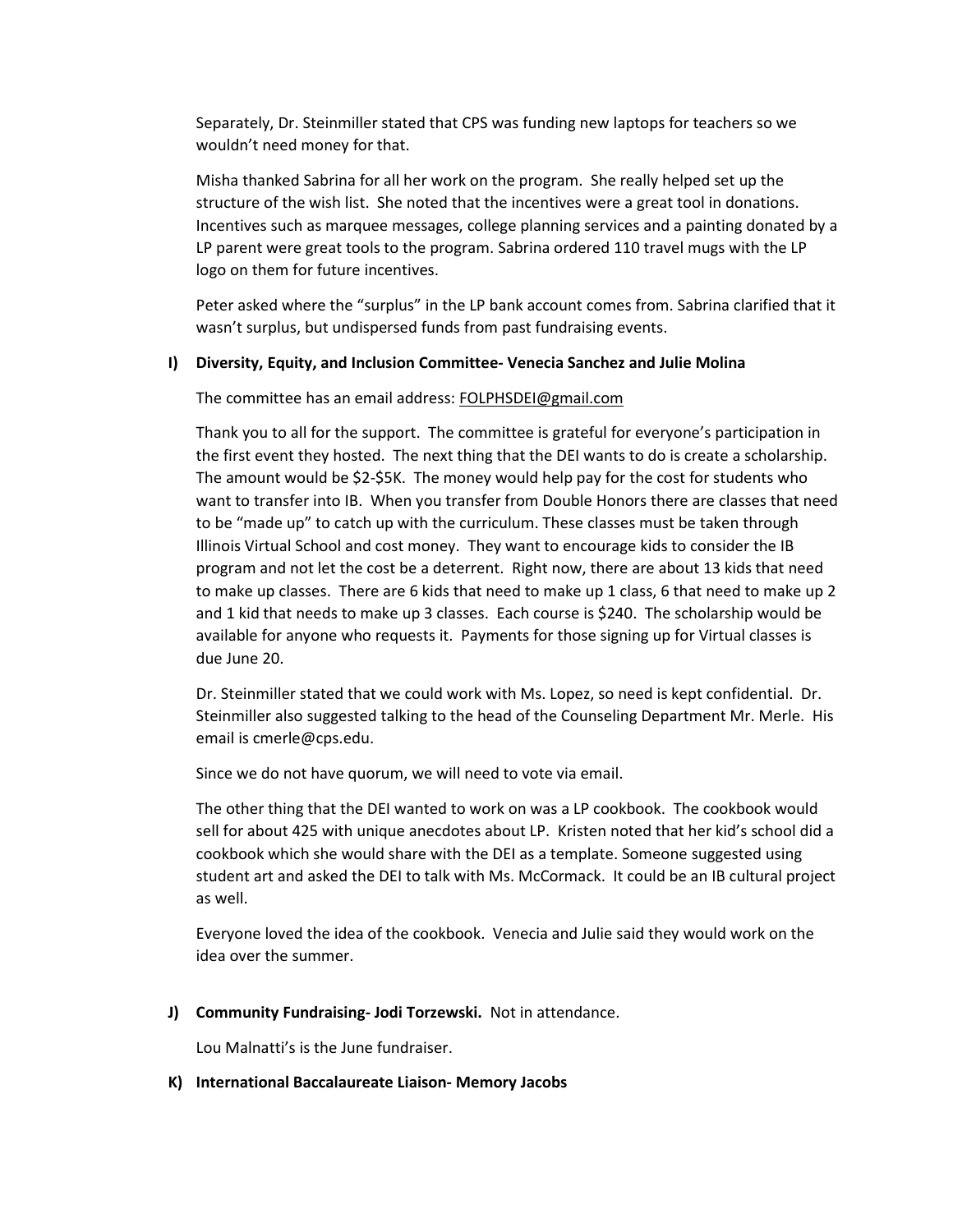Memory thanked Ms. Tookey for their years of partnership and stated that Ms. Tookey was a very good friend now. She is so happy to support the IB program and work with Ms. Tookey. Thank you for helping with emergencies and thank you for the laughs. Ms. Tookey stated that she will miss Memory. I think we can agree that we all will.

Ms. Tookey mentioned that the potluck could be coordinated with the cookbook. I could be a venue to sell the books.

Memory thanked Julie and called her a "Good Egg" and she thanked Dr. Steinmiller.

Someone had the idea to do an auction item called "Dr. S cooks". Apparently, he is a good cook.

# **L) LSC Liaison- Memory Jacobs**

**June 10 is the next LSC meeting. Sabrina will give an update. June meeting will NOT be Memory's last meeting due to transitions with people leaving the LSC.** 

# **4) Old Business: none**

# **5) New Business**:

Eury stated that next year's freshman class will be about 600 kids. The school has opened up for  $10<sup>th</sup>$  transfer students, but that the cut off scores might be too high for Visual Arts. Dr. Steinmiller stated that the goal for each grade is 550 students. Board positions for 2021-2022 remain filled.

Next meeting will be held September 7 at 6:30 pm.

# **6) Adjourn- 8:11 pm**

# **ATTENDANCE**

| <b>FOLPHS Board and Committee Members 2020-</b><br>2021 |         |            |                          |
|---------------------------------------------------------|---------|------------|--------------------------|
|                                                         |         |            |                          |
| <b>Board Members (Voting Members)</b>                   |         |            |                          |
| President and Teacher Appreciation Co-Chair             | Sabrina | Spitznagle | spitznagle98@gmail.com   |
| Vice President and Teacher Appreciation Co-Chair        | Kristen | Feurer     | kastoj@aol.com           |
| Secretary and Auction Chair                             | Misha   | Mann       | misha.mann@gmail.com     |
|                                                         |         |            |                          |
| <b>At-Large Board Members (Voting Members)</b>          |         |            |                          |
|                                                         |         |            | eurydice.chrones@hangar- |
| Pledge Drive/Brick Donation Co-Chair                    | Eury    | Chrones    | 12.com                   |
| IB/LSC Liaison                                          | Memory  | Jacobs     | mljacobs@uchicago.edu    |
| Spirit Wear and Social Media Co-Chair                   | Luisa   | Shortall   | lfshortall@sbcglobal.net |
|                                                         |         |            |                          |